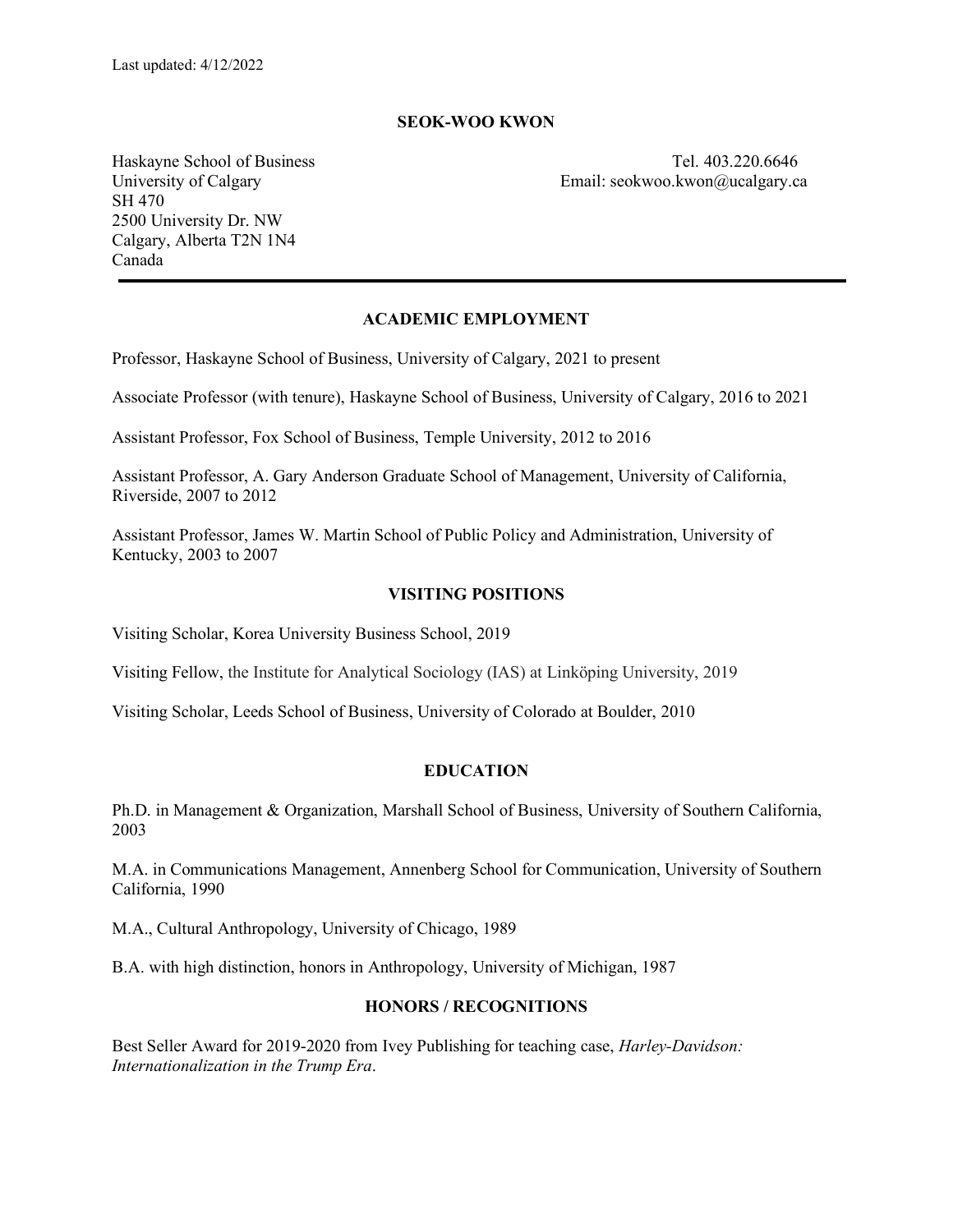Robson Professorship in Entrepreneurship, Haskayne School of Business, University of Calgary (July 1, 2018 to June 30, 2023)

Robert K Merton Fellowship in Economic Sociology, the Institute for Analytical Sociology (IAS) at Linköping University, 2019 (including roundtrip travel and a tax-free stipend amounting to 31,500 Swedish krona per month to cover costs for housing and living expenses).

W. Richard Scott Award for Distinguished Scholarship from the Section on Organizations, Occupations, and Work in an article published within the last three years (2011-2013), in American Sociological Association, 2014

Academy of Management Review Decade Award, 2012

Overall research impact ranked 108th among more than 25,000 authors included in the database (*Journal of Management*, 2008)

W.H. Newman Award for best paper based on a dissertation at the Academy of Management meetings, 2005

Outstanding Paper based on a Dissertation Award in the Health Care Management Division, Academy of Management, 2005

Academy of Management Review 2002 Best Paper Award, 2003

Finalist for the 2002 INFORMS/Organization Science Dissertation Proposal Competition, 2002

## **RESEARCH GRANTS**

### **A. External**

Principal investigator, ""Honey, I'm an entrepreneur now!" The crossover effect of entrepreneurship on the well-being of spouses," Social Sciences and Humanities Research Council of Canada (\$71,239), April 1, 2022 to March 31, 2025

Principal investigator, "Explaining Entrepreneurship Trends Using Hierarchical Age-Period-Cohort Models," Social Sciences and Humanities Research Council of Canada (\$46,536), March 15, 2018 to March 31, 2021

Co-investigator with Paul Adler, "Fair? A study of physicians' responses to restricted formularies," Agency for Healthcare Research and Quality in the U.S. Department of Health and Human Services, (\$99,940), 2002 to 2004

### **B. Institutional**

University Faculty Conference Travel Grant (\$1,500), University of Calgary, 2018.

Co-investigator with Jess Chua, Loren Falkenberg, Liena Kano, Oleksiy Osiyevskyy, Alain Verbeke, "Micro-Foundations and Governance Design Choices in Business: Toward an Integrative Framework," Haskayne Transformational Research Grant (\$250,000), project team member, 2018-2021

Haskayne Research Fellowship (\$5,000 per year), Haskayne School of Business, University of Calgary, 2018-2020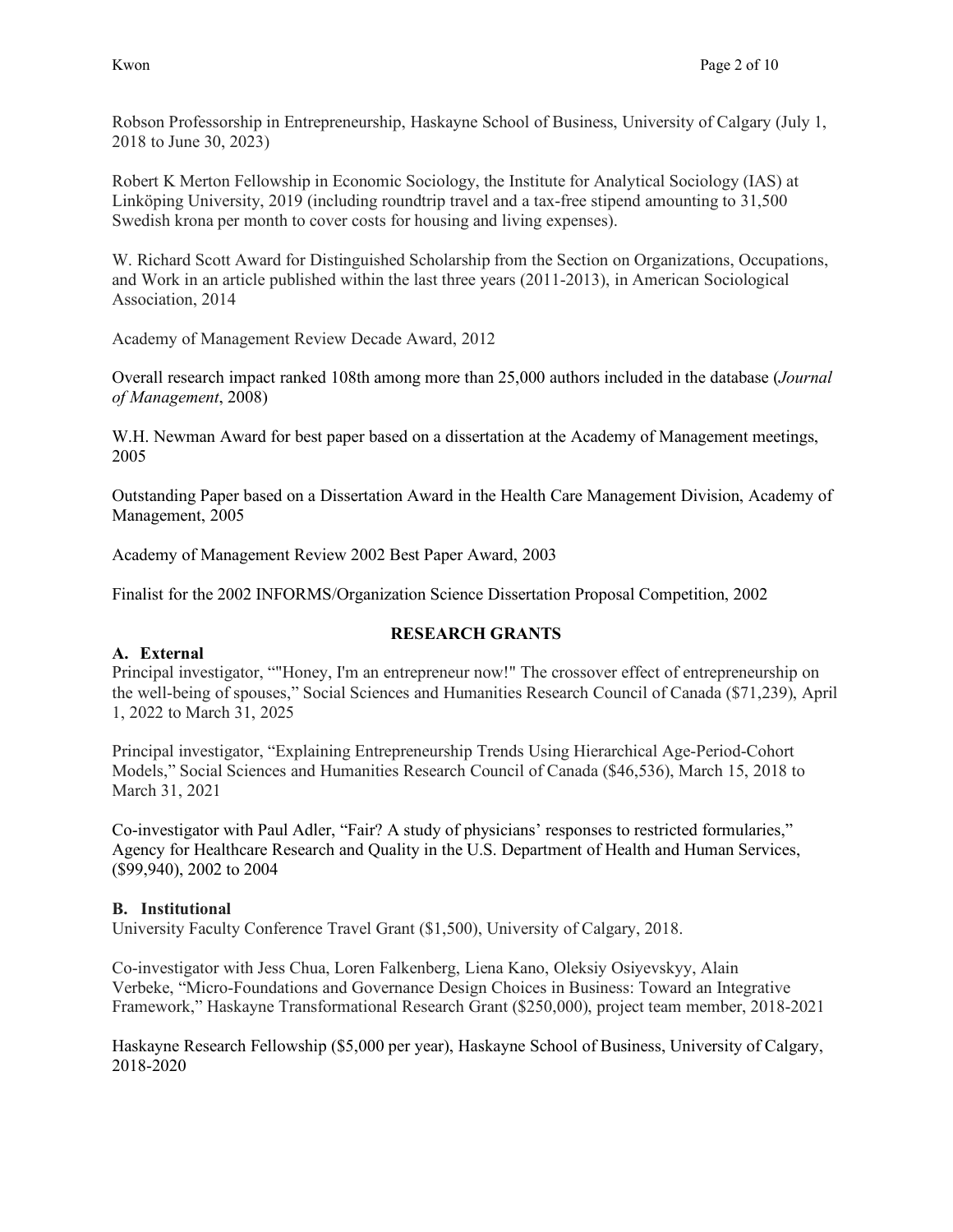Co-investigator with Jenny Godley, "Are smart cities healthy? Combining novel data sources to investigate the impact of social, economic, and geographic factors on the relationship between employment and health within and across Canadian cities," University of Calgary Library sub-grant competition funded by The Andrew W. Mellon Foundation (\$36,744), 2017-2018

Principal investigator, University Research Grants Committee Faculty Seed Grants (\$13,364), 2017-2018

Dean's Publication Award, Haskayne School of Business, University of Calgary, 2017 (2 awards); 2018 (1 award)

Dean's Research Grant (\$10,000 per year), Haskayne School of Business, University of Calgary, 2016- 2020

University of California Riverside Academic Senate Research Grant: 2008-2010

University of California Riverside Regents' Faculty Fellowship (\$5,000), 2008

Principal investigator, "Formulary fairness and its cost-effectiveness," Faculty Research Support Program (\$15,938), University of Kentucky, 2005 to 2006

Principal investigator, Travel Grant (\$1,000), International Business Education & Research (IBEAR) Program, University of Southern California, 1998

Principal investigator, Doctoral Research Grant (\$3,000), IBEAR Program, University of Southern California, 1997

## **PUBLICATIONS**

Google Scholar:<https://scholar.google.com/citations?user=AxyqFm0AAAAJ&hl=en>

### **A. Journals**

**Seok-Woo Kwon**, Emanuela Rondi, Daniel Z. Levin, Alfredo De Massis, & Dan Brass, Network brokerage: An integrative review and future research agenda, *Journal of Management*, 46(6): 1092-1120, 2020.

**Seok-Woo Kwon** & Martin Ruef, The imprint of local labor markets on entrepreneurial performance, *Journal of Business Venturing*, 32(6): 611-626, 2017

**Seok-Woo Kwon,** John Haleblian, & John Hagedoorn, In country we trust?: The influence of categorybased trust on alliance governance choice, *Journal of International Business Studies*, 47: 807-829, 2016.

Martin Ruef & **Seok-Woo Kwon**, Neighborhood Associations and Social Capital, *Social Forces,* 95(1): 159-190, 2016.

**Seok-Woo Kwon** & Paul Adler, Social capital: Maturation of a field of research. Academy of Management Review, 39(4), 412-422, 2014.

**Seok-Woo Kwon,** Colleen Heflin, & Martin Ruef, Community-level social capital and entrepreneurship, *American Sociological Review*, 78(6): 980-1008, 2013 (W. Richard Scott Award for Distinguished Scholarship, 2014)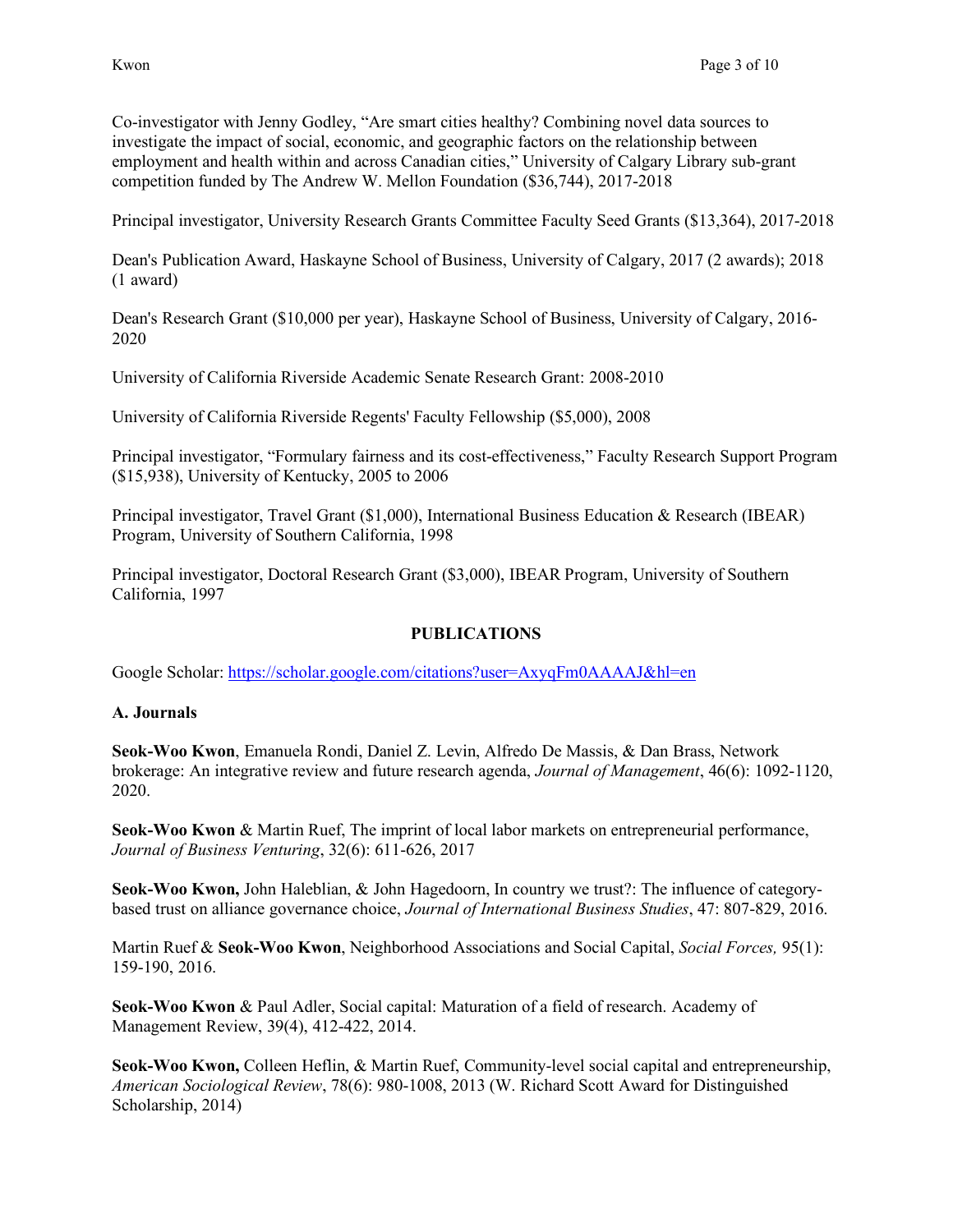Paul Adler & **Seok-Woo Kwon**, The mutation of professionalism as a contested diffusion process: Clinical guidelines as carriers of institutional change in medicine, *Journal of Management Studies*, 50:930-962, 2013

**Seok-Woo Kwon** & Pia Arenius, Nations of entrepreneurs: A social capital perspective, *Journal of Business Venturing*, Vol. 25, No. 3, 2010

**Seok-Woo Kwon**, Does the standardization process matter? A study of cost effectiveness in hospital drug formularies, *Management Science*, Vol. 54, No. 6, 2008

Paul Adler, **Seok-Woo Kwon**, & Charles Heckscher, Professional work: The emergence of collaborative community, *Organization Science*, Vol. 19, No. 2, 2008

Paul Adler, Patricia Riley, **Seok-Woo Kwon**, Jordana Signer, Ben Lee, and Ram Satrasala, Performance improvement capability: Keys to accelerating performance improvement in hospitals, *California Management Review*, vol. 45, No. 2, 2003

Paul Adler and **Seok-Woo Kwon**, Social capital: Prospects for a new concept, *Academy of Management Review,* Jan. 2002 (Academy of Management Review Decade Award, 2012; Best AMR Paper of 2002 Award)

### **B. Conference Proceedings**

**Seok-Woo Kwon**, The moderating effect of procedural fairness in standardizing professional work: Hospital drug formulary and its cost effectiveness, *Best Paper Proceedings of the 2005 Academy of Management Meeting*, Honolulu, Aug 2005 (Winner, W.H. Newman Award for best paper based on a dissertation & Outstanding Paper based on a Dissertation Award in the Health Care Management Division)

## **C. Book Chapters**

Paul Adler and **Seok-Woo Kwon**, Community, market, and hierarchy in the evolving organization of professional work: The case of medicine, In Daniel Muzio, Stephen Ackroyd, and Jean-Francois Chanlat (Eds.), *Redirections in the Study of Expert Labour.* New York: Palgrave Macmillan, 2007

Paul Adler and **Seok-Woo Kwon**, Social capital: The good, the bad, and the ugly, In E. L. Lesser (Ed.), *Knowledge and Social Capital: Foundations and Applications* (pp. 89-115). Boston: Butterworth-Heinemann, 2000

## **D. Teaching cases**

Won-Yong Oh, **Seok-Woo Kwon**, & Brooke Miskiman, UNIQLO: Expansion into Canada, Ivey Publishing, 2018

Bertrand Guillotin & **Seok-Woo Kwon**, Harley-Davidson: Internationalization in the Trump Era, Ivey Publishing, 2018 (won a Best Seller Award for 2019-2020 from Ivey Publishing)

**Seok-Woo Kwon**, Won-Yong Oh, & Brooke Miskiman, Las Vegas Sands Corp: Pricing Game in Vegas (Product Number: 9B17A067), Ivey Publishing, 2017

Bertrand Guillotin & **Seok-Woo Kwon**, Internationalization in Trump's Era: Harley Davidson's dilemma. JDC West Case Competition, 2017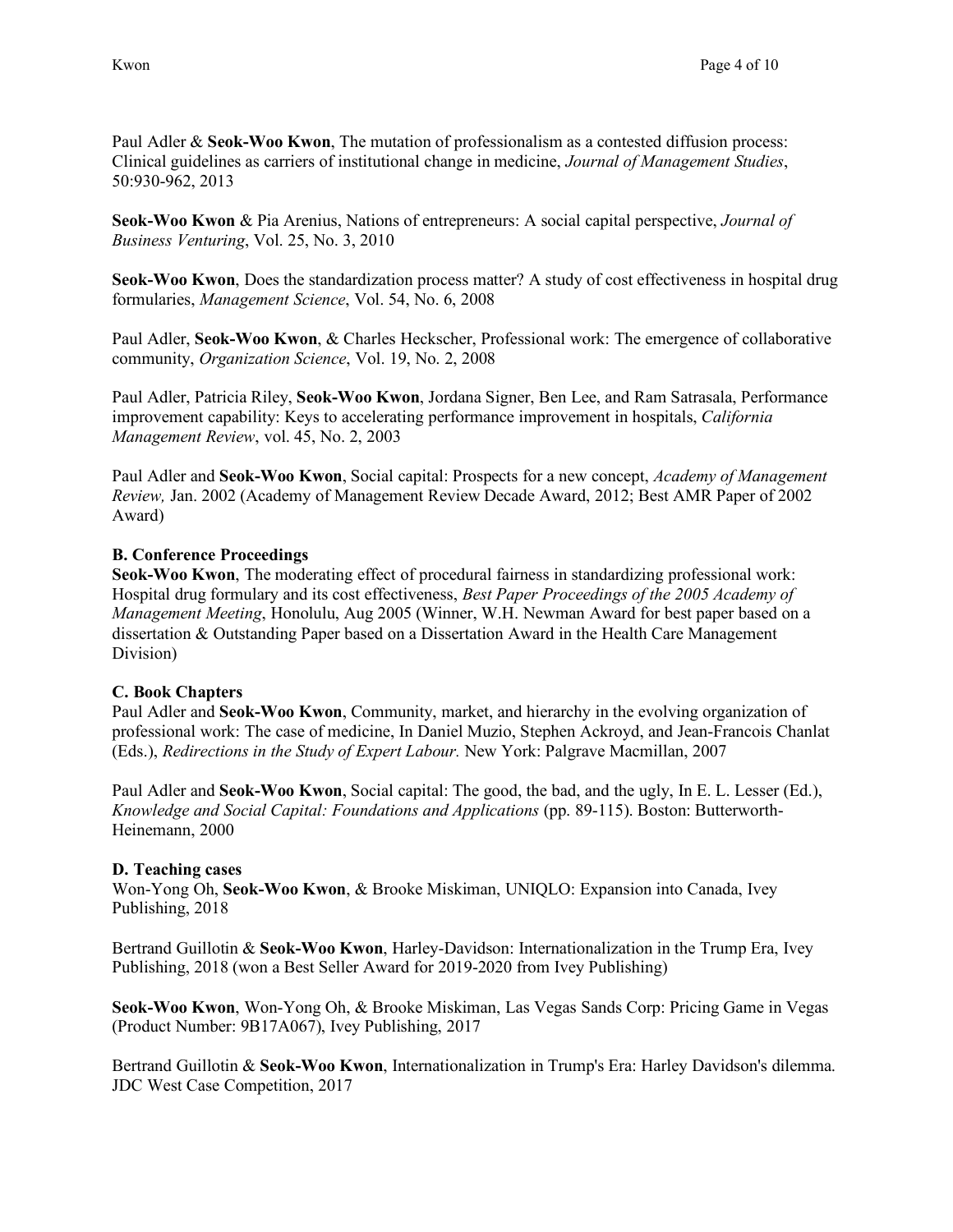## **REFEREED AND INVITED PRESENTATIONS**

**Seok-Woo Kwon**, Brokerage research in international alliances

Strategic Management Society 38<sup>th</sup> Annual Conference in Paris, 2018

Christopher C. Liu, Shavin Malhotra, & **Seok-Woo Kwon**, Open to Commercialize? Scientist Personality, Social Influence, and Propensities to Commercialize

• Academy of Management Annual Meeting in Chicago, 2018 (withdrawn)

Bertrand Guillotin & **Seok-Woo Kwon**, International Expansion in Trump's America First Era: The Case of Iconic Harley

• AIB US-Northeast Conference, 2017

**Seok-Woo Kwon** & Martin Ruef, The Role of Generations in Explaining Self-employment Trends: An Assessment of Period and Cohort Effects

- Linkoping University, 2019
- Stockholm School of Economics, 2019
- American Sociological Association Annual Meeting in Montreal, 2017

## Paul Adler & **Seok-Woo Kwon**

• Symposium: How to Write One of the Most Successful Academy of Management Articles of All Time, Academy of Management Annual Meeting in Anaheim, 2016

**Seok-Woo Kwon** & Martin Ruef, The imprint of local labor markets on entrepreneurial performance

- University of Alberta Business School, 2017
- Sociology Dept., University of Calgary, 2016
- Haskayne School of Business, University of Calgary, Canada, 2016
- Academy of Management Annual Meeting in Vancouver, 2015

**Seok-Woo Kwon** & Colleen Heflin, "Community-level social capital and entrepreneurship"

- The International Sunbelt Social Network Conference, Redondo Beach, 2012
- Academy of Management Annual Meeting in Boston, 2012

**Seok-Woo Kwon,** John Hagedoorn, & Dan Brass "The role of national trust in R&D alliances among European firms,"

- Rutgers Business School, 2014
- Fox School of Business, Temple University, 2011
- Academy of Management Annual Meeting in San Antonio, 2011
- The International Sunbelt Social Network Conference, Corfu, Greece, 2007

**Seok-Woo Kwon** & Pia Arenius "Nations of entrepreneurs: A social capital perspective"

- Academy of Management Annual Meeting in Philadelphia, Pennsylvania, 2007
- The Cornell-McGill Conference on Institutions & Entrepreneurship, Ithaca, NY, July 2007
- A. Gary Anderson Graduate School of Management, University of California, Riverside, Department of Management and Marketing, March 2007
- Leavey School of Business, Santa Clara University, Dept. of Management, March 2007
- The Gatton College of Business and Economics, University of Kentucky, Dept. of Management, January 2007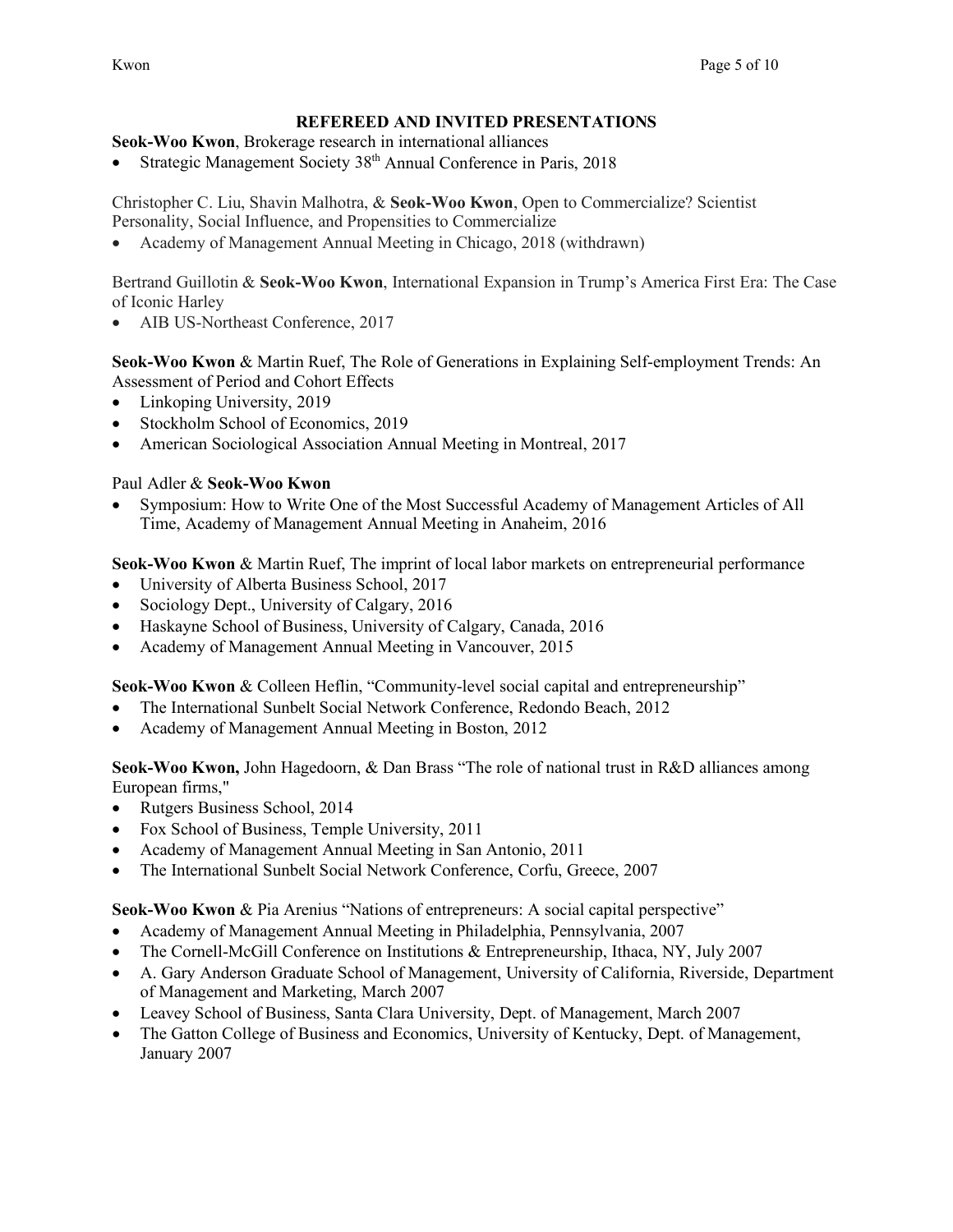Paul Adler & **Seok-Woo Kwon**, "The evolving organization of professional work," the 5th International Critical Management Studies Conference, Manchester Business School, UK, 2007

Colleen Heflin and **Seok-Woo Kwon**, "Social capital and racial inequality in labor force participation," the Population Association of America Annual Meeting, Los Angeles, CA, 2006

**Seok-Woo Kwon**, "The moderating effect of procedural fairness in standardizing professional work: Hospital drug formulary and its cost effectiveness"

- Annual Meeting of the Academy of Management, Honolulu, 2005. (included in Best Papers Proceedings)
- The Gatton College of Business and Economics, University of Kentucky, Dept. of Management, 2003

Paul Adler, **Seok-Woo Kwon**, & Jordana Signer, "The evolution of professional work," the 4th Critical Management Studies conference, University of Cambridge, Cambridge, UK, 2005

**Seok-Woo Kwon**, "The formalization of professional work: The case of clinical practice guidelines in medicine," Annual Meeting of the American Sociological Association, Washington, DC, 2000

Paul Adler & **Seok-Woo Kwon**, "Social capital: The good, the bad, and the ugly," Annual Meeting of the Academy of Management, Chicago, 1999

# **COURSES TAUGHT**

### **A. Regular-Length**

Haskayne School of Business, University of Calgary (2016 to present)

- MGST 711 Quantitative Design Analysis (DBA required)
- MGST 799.7 Implementing Empirical Research (Ph.D. elective)
- ENTI 791-01 Technology Commercialization (MBA elective)
- ENTI 559 Technology Commercialization (Undergraduate elective)
- BSEN 559 Managing Knowledge Networks (MBA)

Fox School of Business, Temple University, Philadelphia (2012 to 2016)

- SGM 3503 Managing New and Small Enterprises (Undergraduate)
- SGM 4101 Global Business Policies (Undergraduate)
- SGM 5127 Managing Knowledge Networks (MBA)
- BA 9001 Organizations and Management Theory (PhD core)

A. Gary Anderson Graduate School of Management, University of California, Riverside (2007 to 2012)

- MGT 246 Intro to Entrepreneurial Management (MBA elective)
- MGT 235 Strategic Management (MBA core)
- MGT 200 Organizational Behavior and Theory (MBA core)
- BUS 146 Introduction to Entrepreneurship (Undergraduate elective)
- BUS 156 Leadership Development (Undergraduate elective)

Martin School of Public Policy and Administration, University of Kentucky (2003 to 2007)

- HA/PA 642: Public Organization Theory and Behavior, Required MPA/MHA core course
- PA 742: Theory of Public Organizations, Required Ph.D. core course.

Marshall School of Business, University of Southern California (1996 to 2002)

• BUAD 304: Organizational Behavior, Undergraduate core course.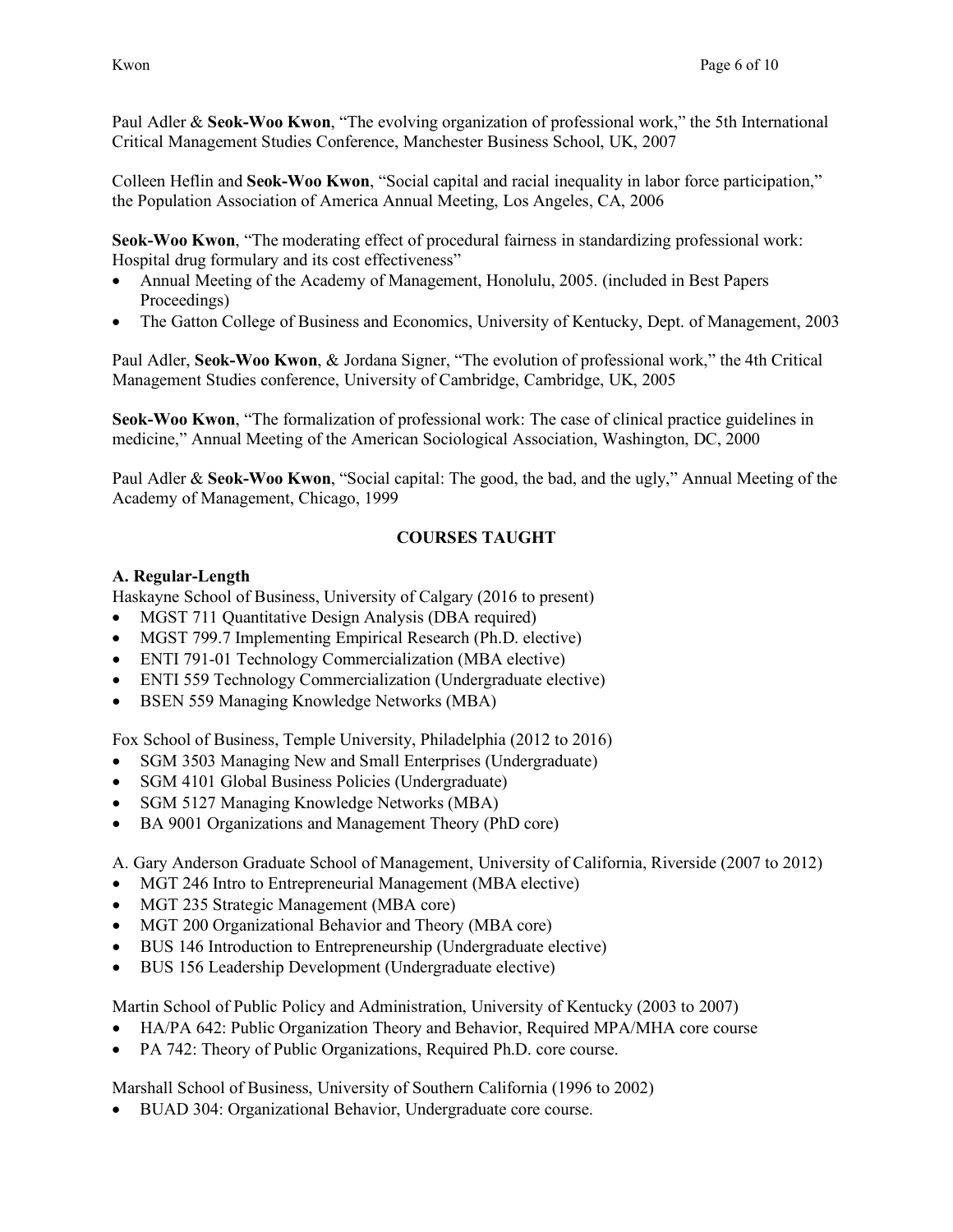# **B. Short-Courses: Executive Development**

Samsung Marketing Leaders Program: University of Southern California. (1997)

# **ADVISING**

**Students supervised:**  Kanwal Bokhari, DBA student, University of Calgary, 2019 – present.

## **Doctoral Committee participated:**

Xiaoying Wang, committee member for field of study (Candidacy) exam, Haskayne School of Business, University of Calgary, 2021

Philip Piercey, committee member for field of study (Candidacy) exam & thesis proposal, Haskayne School of Business, University of Calgary, 2021

Reiner Schaefer, committee member for field of study (Candidacy) exam, Haskayne School of Business, University of Calgary, 2018

Soonchul Hyun, Neutral Chair for final defense exam, Haskayne School of Business, University of Calgary, 2018

Amanda Julian, committee member for field of study (Candidacy) exam, Dept of Psychology, University of Calgary, 2018

Leo Lu, committee member for field of study (Candidacy) exam, Haskayne School of Business, University of Calgary, 2017

Nga Nguyen, Neutral Chair, Haskayne School of Business, University of Calgary, 2017 Kanhaiya Sinha, supervisory committee for candidacy exam, Haskayne School of Business, University of Calgary, 2017

Dongning Yu, Neutral Chair, Haskayne School of Business, University of Calgary, 2016 Alice Min, Fox School of Business, Temple University, 2016

Sung Namkung, Fox School of Business, Temple University, 2016

Yongbeom Hur, Martin School of Public Policy and Administration, University of Kentucky

Margaret Hughes, Gatton College of Business & Economics, University of Kentucky

Juan Ling, Gatton College of Business & Economics, University of Kentucky

Goce Andrevski, Gatton College of Business & Economics, University of Kentucky

Jody Michael Damron, Gatton College of Business & Economics, University of Kentucky

Richard Park Siemer, College of Education, University of Kentucky

Young-Kwi Bae, Dept. of Political Science, University of Kentucky

# **UNIVERSITY AND DEPARTMENTAL SERVICE**

Member, Graduate Award Competition Evaluation Committee, Haskayne School of Business, University of Calgary, Feb, 15, 2022

Member, the DBA Advisory Program Committee, Haskayne School of Business, University of Calgary, Jan, 2021 to Dec, 2023

Member, PhD Curriculum Committee, Haskayne School of Business, University of Calgary, Nov, 2019- June 2022

Member, ENTI Area Faculty Recruitment Committee, Haskayne School of Business, University of Calgary, 2020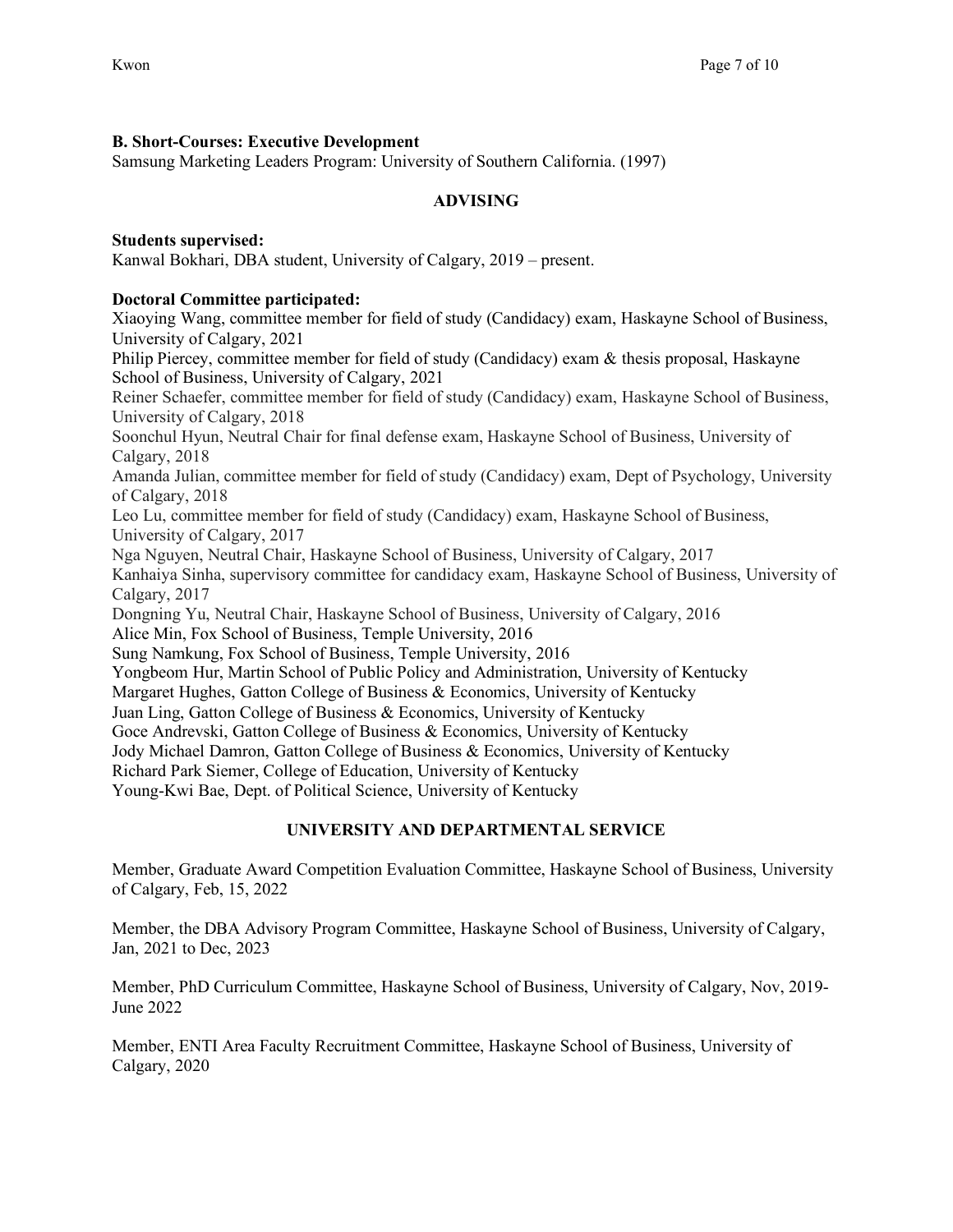Member, General Faculties Council – Research and Scholarship Committee, Haskayne School of Business, University of Calgary, 2018 – 2021

Member, Ph.D. Summer Research Project Evaluation Committee, Haskayne School of Business, 2018

Member, CCS Academic Advisory Group, Haskayne School of Business, 2018-2019

Member, CCAL Leadership Research Grant Adjudication Committee, Haskayne School of Business, 2017

Member, Graduate Award competition adjudication committee, Haskayne School of Business, 2016

Member, Fox School merit committee, Fox School of Business, Temple University, 2014

Member, SGM department recruitment committee, Fox School of Business, Temple University, 2012- 2016

SGM research seminar coordinator, Fox School of Business, Temple University, 2012-2016

Faculty participant, CHASS Recruitment Project, University of California at Riverside, 2009

Member, AGSM Scholarship Committee, A. Gary Anderson Graduate School of Management, University of California at Riverside, 2009

Member, AGSM Graduate Programs Committee, A. Gary Anderson Graduate School of Management, University of California at Riverside, 2008 to 2009

Member, AGSM Academic Integrity Committee, A. Gary Anderson Graduate School of Management, University of California at Riverside, 2007 to 2008

Member, Ph.D. Committee, A. Gary Anderson Graduate School of Management, University of California at Riverside, 2007 to 2008

Member, MHA Committee, Martin School of Public Policy and Administration, University of Kentucky, 2005 to 2006

Member, MPA Curriculum Committee, Martin School of Public Policy and Administration, University of Kentucky, 2004 to 2005

Member, Colloquium Committee, Martin School of Public Policy and Administration, University of Kentucky, 2004 to 2005

Member, Nursing Management in Complex Systems – Rural Outreach Training Grant Committee, College of Nursing, University of Kentucky, 2004 to 2005

Member, Ph.D. Core Exam. Committee, Martin School of Public Policy and Administration, University of Kentucky, 2003 to 2007

# **PROFESSIONAL SERVICE**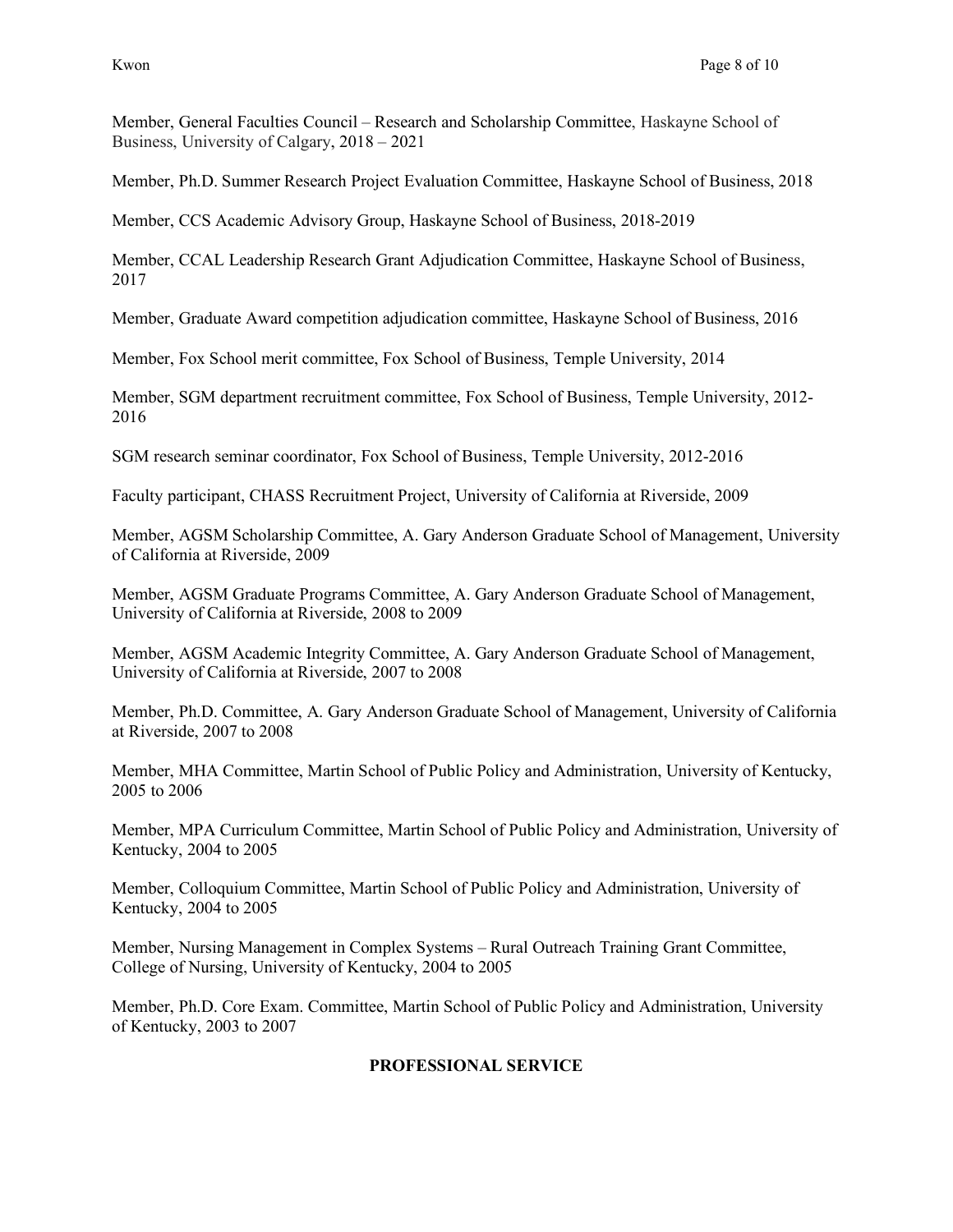Panel on the OMT Global: Doing Organizational Research Around the World, AoM PWD workshop, 2020 & 2021

Member in the sub-committee of JPO editorial board members to choose the annual best paper award, 2019 & 2021

Review panel of the Social Capital pillar in the Prosperity Index [\(http://www.prosperity.com/\)](https://url6.mailanyone.net/v1/?m=1fptVL-00049w-3z&i=57e1b682&c=yFh8qA4KEdqfmyKReYCk9RyDFQKW8VIIUat61eA-g2mdhQZHHO2-gCwQFDNJh63ew09Ad4RLj2e-ZVqoFwOvWyla0PbQezM_LyshnRprPHsin2zyCsvyL7KIvIdgcjtYDTkGKURfWRFrvw_0dFj4TC0vHSLeyZhgPwpkz1-EYo87F2R1UAqqg_3Km5u1KafLTkRLWQfXfQzWbZkTQHSnYGB-mJhmbzlcU5sg_A9AkEI), the Legatum Institute in London, 2018-2019

External reviewer for Social Sciences and Humanities Research Council of Canada, 2018

Member in Academy of Management Entrepreneurship Research Committee, 2014 - present

### **Editorial board:**

Journal of Professions and Organization: 2016 - present Invitation to be the Editor-in-Chief of a journal on Business (declined): 2017

### **Journal reviews** [\(https://publons.com/researcher/1325861/seok-woo-kwon/peer-review/\)](https://publons.com/researcher/1325861/seok-woo-kwon/peer-review/):

Academy of Management Review; Academy of Management Journal; Entrepreneur Theory and Practice; Human Relations; International Conference on Information Systems (ICIS); Journal of Business Venturing; Journal of International Business Studies; Journal of International Management; Journal of Management Studies; Journal of Professions and Organization; Organization Science; Organization Studies; Social Forces; Sociological Forum

### **Grant reviews:**

Robert Wood Johnson Foundation's Changes in Healthcare Financing and Organization (HCFO) initiative

### **Conference reviews:**

Reviewed 4 submissions for Strategic Management Society Banff Conference, 2017

### **Discussant**:

OMT Global PDW on 'Doing Organizational Research Around the World', 2020 Meeting of the Academy of Management.

"Negative ties: A symposium" 2004 Meeting of the Academy of Management.

### **Organizer:**

"Grant writing workshop for junior faculty and doctoral students" Marshall School of Business, University of Southern California, 2002

## **External Reviewer for P&T:**

Claremont College, 2016

## **COMMUNITY SERVICES**

Webinar on innovation and entrepreneurship, Jim Dewald & Seok-Woo Kwon, University of Calgary, 2017 [\(https://explore.ucalgary.ca/ingredients-entrepreneurial-success\)](https://explore.ucalgary.ca/ingredients-entrepreneurial-success)

## **PROFESSIONAL EXPERIENCE**